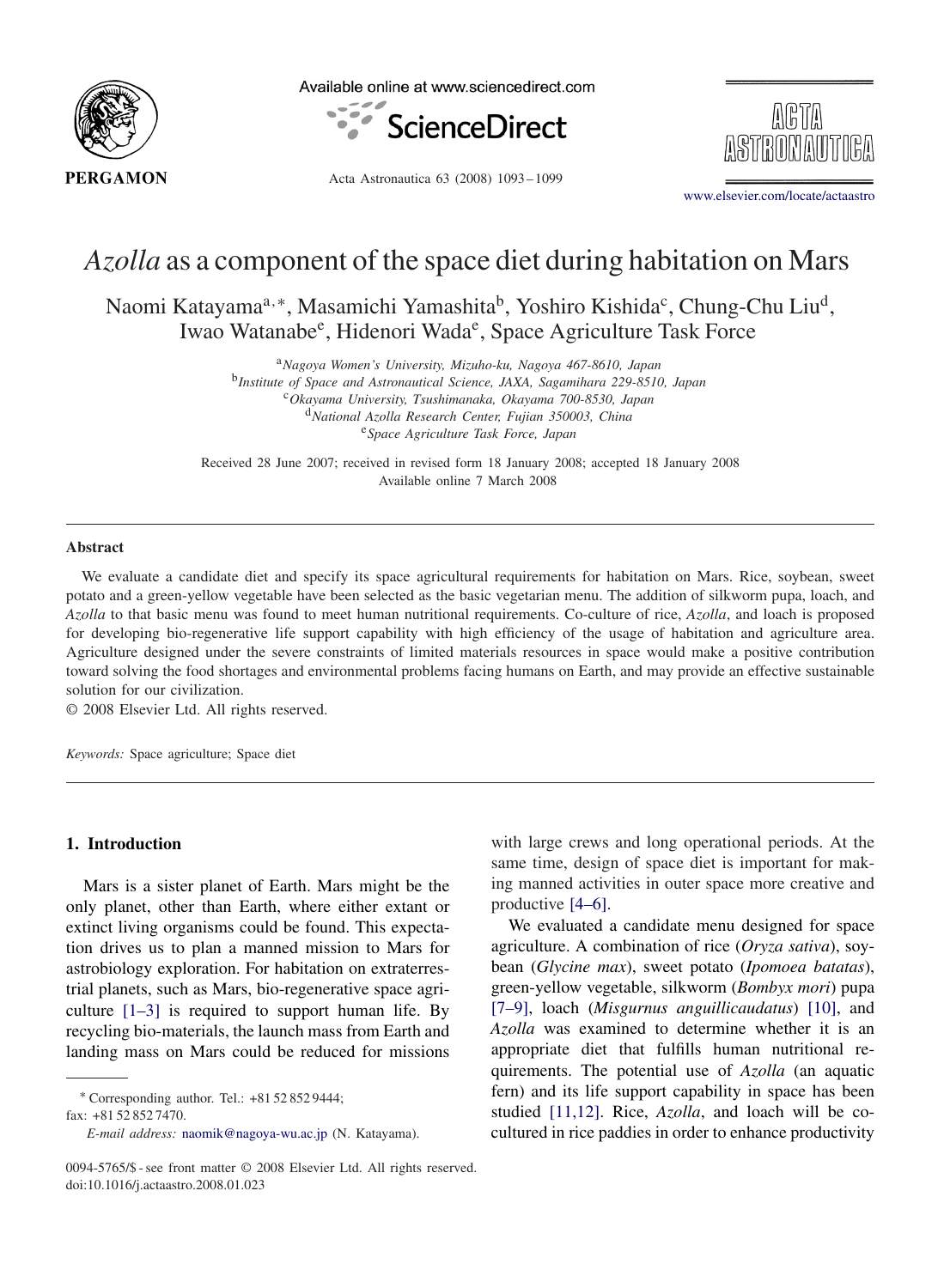under limited available resources [13–15]. Symbiotic cyanobacteria in *Azolla* can quickly fix nitrogen when there is a shortage of nitrogen fertilizer. *Azolla* is an effective green manure, and also suppresses the growth of weeds by covering the water surface [16,17]. Coculture of fish is further advantageous, by converting *Azolla* to animal meat, and upgrading biomass to edible food. Action of fish or bird in rice paddies brings other positive effects on rice production as well. In this study, we examined the feasibility of adding *Azolla* to the human space habitation diet, and the nutritional value of the *Azolla* menu.

## **2. Outline of space agriculture**

Space agriculture is engineered to support life by synthesizing an artificial ecosystem, which consists of plants, microorganisms and animals. Materials are recycled in a closed loop among those members. We define the requirements for space agriculture to initiate our design of life support system. For the Mars habitation system, we assume a population size of 100 people for a duration of 20 years. One hundred is the typical number of people on an Antarctic science expedition team. Although the crew members may not be fixed for the full 20-year period, due to change-out of crews at certain intervals, the crew size present at any time should remain fixed. Team of 100 crew members will be organized with scientist, facility engineer, medical staff, farmer, and so on.

Our space agriculture concept employs plants to (per person per day) regenerate 100 kg of water, revitalize 0.5 kg of oxygen from carbon dioxide, and produce 2 kg of food materials from human metabolic waste and inedible biomass. Composted inorganic components of waste are fed to plants in order to achieve the higher degree of closure in the materials recycle. However, we do not intend to close the loop 100%. We will conduct a trade-off to find the optimum closure level. Solar light is the energy source to drive space agricultural production. On-site planetary resources, such as bio-elements in Martian regolith, a dilute atmosphere, and subsurface water, are utilized for expanding space agriculture on Mars.

There are three loops of materials circulation in space agriculture. Waste water is irrigated to the plant farming yard. Based on the ratio between photosynthetic production and water respiration of ordinary plant species, 100 kg of water would be recovered from water vapor evaporated from plant leaves, during the production of food materials. The psychological problem of drinking recycled water could be eased by "natural" filtering of water through plants. Stoichiometry of the photosynthetic reaction produces oxygen at an amount equivalent to food biomass. Cultivation of trees is a core concept of our space agriculture. Tree leaves support sericulture and produce excess oxygen. Wooden lumber is a byproduct used to furnish the interior of the habitation module. Although the Martian atmosphere is diffuse, it contains carbon dioxide with trace nitrogen. A pressurized greenhouse dome creates living environment with air inside at 10 kPa partial pressure of oxygen, verified as the lowest pressure required for driving the life cycle of plants, balanced by nitrogen and minor  $H<sub>2</sub>O$  and  $CO<sub>2</sub>$  to keep total pressure at  $20$  kPa [\[3\].](#page-6-0) We should note that the day length of Mars is close to 24 h, even though solar light intensity is about half.

### **3. Nutritional requirements**

Next to water and oxygen demands, human nutritional requirements are factors that must be considered when designing space agriculture. As a nutritional reference, we chose the Standard of Foods Intake distributed by the Ministry of Health, Labour and Welfare of Japan [\[18\].](#page-6-0) In addition to the target level of energy intake and each nutrient, the allowance level is defined for many items. Considering that the levels depend on age, sex and physiological state, we took the standard for an adult under normal activity levels. Items analyzed in this study are energy, proteins, fat, carbohydrates, dietary fiber, vitamins, minerals, trace elements, and electrolytes. The detailed items are the same as those listed by Katayama et al. [\[8\].](#page-6-0)

The ratio between proteins, fat, and carbohydrate (PFC ratio), for energy intake, was evaluated. The amount of essential amino acids was examined, in terms of balance of nutrients. The amino acid score is an index to examine if amino acids composition is adequate. Excess uptake of certain amino acids causes a heavier load on the nitrogen metabolic pathway.

Fat is an energy source complementary to carbohydrate. Because of the difficulty in defining requirements for fat uptake, we used standard recommendations for the ratio of energy uptake from fat. In Japan, the recommended energy intake from fats is 20–50% for adults, 45% for infants under six months, and 30–40% for pregnant and lactating women.

It is important to keep the balance of fatty acid groups within an appropriate range. Firstly, the best composition of fat intake occurs when the ratio of fat sources is mammalian meat: plant:  $fish = 4:5:1$ . Secondly, the ratio among saturated fatty acid (SFA), monounsaturated fatty acid (MUSFA), and polyunsaturated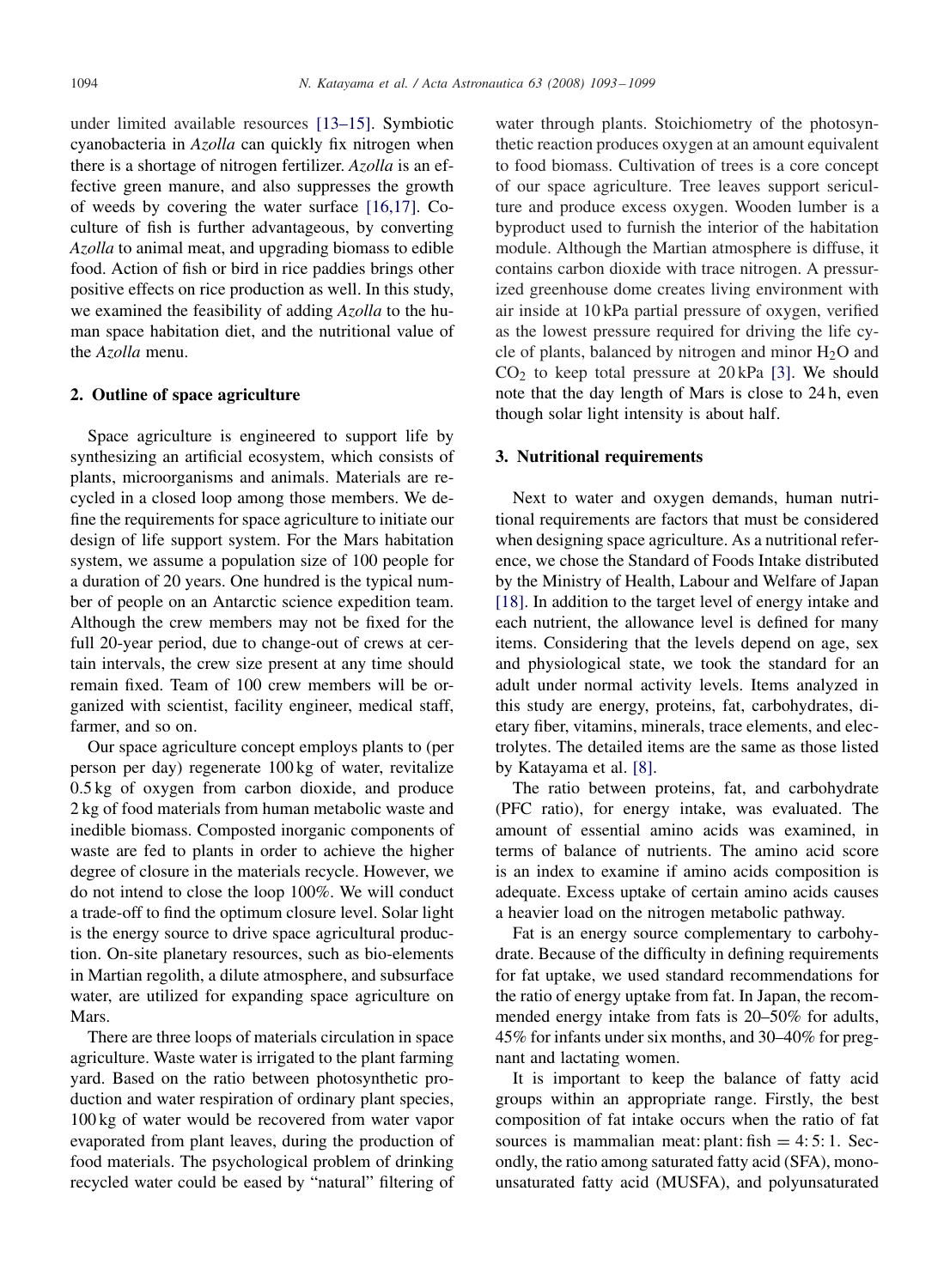fatty acid (PUSFA) should ideally be SFA: MUSFA: PUSFA =  $3:4:3$ . Thirdly, PUSFA is divided to two categories:  $n-6$  fatty acid from plants, which are rich in linoleic acid, and  $n-3$  fatty acid from fish, which are rich in linolenic acid, eicosa pentaenoic acid (EPA) or decosahexaenoic acid (DHA). The ratio between  $n-6$ and  $n-3$  is best at 4:1.

For cholesterol uptake, the Japanese reference defines only its daily upper limit of 600 and 750 mg/day for women and men, respectively. Cholesterol is an essential chemical family, necessary for the synthesis of bile acid, adrenal cortex hormone, and sex hormones. At the same time, its excessive intake induces hardening of arteries. The upper consumption limit is defined to avoid this kind of negative effect. On the other hand, insufficient cholesterol intake results in imperfect immune function and menstrual irregularity. Phospholipids are another important group of nutrient chemicals. Their chemical structure consists of two fatty acids bound to glycerin, and a third hydroxyl group of glycerin forms ester with phosphate. These phospholipids are the main constituent of the double lipid layer found in cell membranes. Both cholesterol and phospholipids are essential for the function of the bio-membrane.

Eighty percent of the fat in our body can be reused. The other 20% of fat must be obtained from foods. A group of PUSFAs, such as linoleic acid or linolenic acid, are essential because they cannot be synthesized in our body. These essential fatty acids are required for growth regulation of the human body. Their deficiency causes retardation of growth, pathological skin changes, and degradation of immune function. On the other hand,  $n-6$ and  $n-3$  fatty acids, PUSFAs with longer chains, can be synthesized in our body.

There are some items, for which the upper or lower intake limit is not defined in the reference. If excessive intake of that item never results in negative effects, then the upper limit is not defined for it. In case our designed menu cannot provide a certain nutrient at its recommended level, its impact shall be carefully evaluated at either its deficiency or excessiveness. We may also consider intake of trace elements or chemicals at their appropriate level, if they are essential for our health. Other indices may come to light, based on studies that will be conducted on human nutrition, especially those specific to the space environments.

Even though the nutritional value of a proposed space menu is high, we must take into consideration individual and cultural food preferences when designing it. When we propose exotic food materials or cooking methods, we shall take those aspects into account, in order to make it acceptable to humans.

## **4. Choice of elementary crop species for a basic space menu**

Space agricultural production makes full use of limited resources. Inner volume and effective area of the greenhouse dome, and available flux of incident solar light are the factors that must be considered when we design the basic combination of food supply. The type of plant reproduction must be taken into account when selecting crop plants. Plant species with vegetative reproduction are easy to propagate. For species with anemophilous flowers, such as rice, wheat, and quinoa, airflow with sufficient wind speed is required at their blooming stage. Entomophilous flowers (e.g. soybean and buckwheat) depend on pollinating animals or their equivalent.

We selected rice, soybean, and sweet potato for our major plant species after consideration of the above points. The nutrient composition of each item was taken from the table issued by the Science and Technology Agency of Japan [\[19\].](#page-6-0) In addition to these species, Komatsuna (*Brassica rapa* var. peruviridis), Japanese mustard spinach, was included as a representative species of a required green-yellow vegetable. Composition of these four species was optimized on the basis of their contribution of carbohydrate, vitamins, minerals, and dietary fiber. It was found that a combination of 300 g rice, 120 g soybean, 200 g sweet potato and 300 g Komatsuna per person per day fills the nutritional requirement well. This combination is called a fundamental vegetable menu, and it provides energy and proteins from rice, proteins, and dietary fiber from soybean; energy, vitamins, and dietary fiber from sweet potato; and iron, calcium, vitamins, and dietary fiber from Komatsuna.

#### **5. Demands for food of animal origin**

Nutritional analysis of the basic vegetable menu consisting of rice, soybean, sweet potato, and Komatsuna reveals a shortage of Vitamins D and B12, cholesterol, and sodium salt.

Since V-D deficiency causes demineralization of bone, supplementation with V-D might be critical for crew, members exposed to micro- or low gravity. V-B12 is essential to prevent pernicious anemia. Because the required amounts of these vitamins are minor, they could be supplied in the form of food additives, in case an appropriate set of food materials could not be composed. However, if possible we prefer to select natural food materials instead for space agriculture.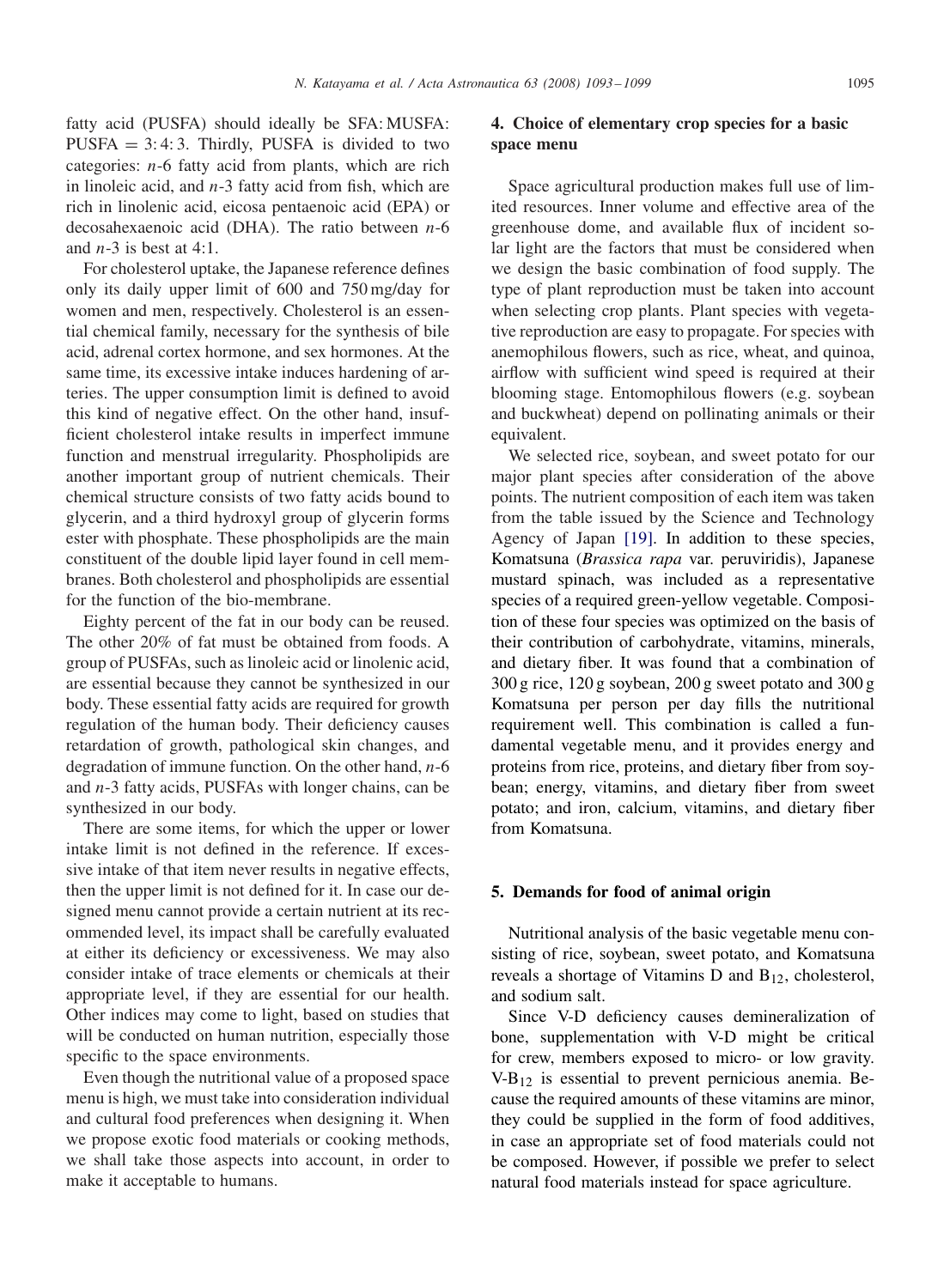Ordinary plants are rich in potassium, but low in sodium. Under stressful situations, demand for sodium salt increases. In the Japanese standard of 2005, a daily intake of 9g of sodium salt (NaCl) is recommended. Because ordinary food materials of our proposed daily menu contain about 2 g of sodium salt, an addition of 7 g of sodium salt is required in the form of cooking or table salt. The American standard recommendation for maximum sodium chloride intake is 5.8 g. If the American standard is used, 3.8 g of added salt is enough. When humans are exposed to low gravity on Mars, body fluid distribution shifts to the upper body, and excess water is lost as urine. When overall body fluid volume is reduced, there is increased load on the kidneys [\[20\].](#page-6-0) For kidney patients, salt uptake shall be reduced. In this context, we decided on the addition of 3 g of sodium salt in the form of cooking or table salt, for a total of 5 g in our space menu.

It is difficult to keep the PFC ratio in its preferred range, i.e. 15% protein, 15–20% fat, and 55–65% carbohydrate, when designing a menu with plants as the major food members. Plant materials are quite diverse in terms of nutrition, ranging from root crops characterized by their high carbohydrate content, to soybeans characterized as rich in protein. In general, vegetables are low in fat. This causes a poor PFC ratio in the vegetarian menu, and necessitates the intake of animal originated food materials to supplement fat. In terms of amino acids composition, lysine is deficient in many plant food materials. Addition of animal foods greatly increases the amino acids score.

Cholesterol is not available from plants, but can be obtained by adding appropriate animal origin food. V-D can be obtained from mushroom, egg, animal meat, or fish. Candidate source of  $V-B_{12}$  and cholesterol is mammalian meat or fish. Marine algae and shellfish, such as green string lettuce and clam, contain  $V-B_{12}$ .

#### **6. Addition of insect to the basic space menu**

In order to supplement the deficient nutrients of the core vegetarian menu, we considered insects. In our space agriculture concept, tree cultivation is implemented. Plant photosynthesis produces biomass and oxygen. If this biomass is oxidized or metabolized, oxygen is stoichiometrically consumed. By utilizing wood lumber for living space and furniture, excess oxygen can be stored and utilized. Insect rearing is also possible on tree leaves. Silkworm is our candidate insect. It has been domesticated for 5000 years. As a model

animal for scientific research, the rearing protocol for silkworms is well established. In addition to this, the mulberry tree has been extensively studied for feeding silkworms. Many cultivars of mulberry are available. Furthermore, it is possible to make silkworm polytrophic. They can eat plant leaves other than mulberry. Artificial feeding materials that taste like mulberry have also been developed. Silkworms at the developmental stage of either pupa metamorphosed in cocoon or adult moth might be appropriate for utilization as a food source.

#### **7. Loach and** *Azolla* **to the basic space menu**

Silkworm pupa does not meet all of the nutritional requirements of our animal meat addition to the basic vegetarian space menu. Fish contains both V-D and V-B12. Herring, pacific saury, red salmon, tilapia, and loach are species that are rich in vitamins. Tilapia has been included in the space menu of NASA. The vitamins in loach are similar to those in tilapia, except that V-D is less, at 4 mg per 100 g. We selected loach based on the following reason. Loach is a traditional fish species cultured in rice paddies in East Asia. Loach is a tough fish species. In poor quality water, such as low dissolved oxygen, loach will swim up to the water surface, gulp air into the digestive tube, and expel air bubbles from the anus after making gas exchange along the gut. Thus, culture conditions are quite permissive for loach. Since loach abdominal organs are rich in vitamins, it is beneficial to eat the whole body.

We decided to add *Azolla*, and aquatic fern, to our space menu that has rice as its core grain. Simultaneous production of plant crop and animal was proposed by the International Rice Research Institute, IRRI [\[15\].](#page-6-0) *Azolla* is cultivated on the water surface of rice paddies for the purpose of nitrogen fixation by symbiotic cyanobacteria. This provides "green fertilizer" for rice production, and biomass other than rice is fed to water birds or fish. In our space agriculture concept, rice, *Azolla*, and loach will be co-cultured in rice paddies in order to greatly enhance productivity under limited available resources. The symbiotic cyanobacteria in *Azolla* quickly fix nitrogen if there is a shortage of nitrogen fertilizer. *Azolla* is an effective green manure, and also suppresses growth of weeds by covering the water surface. The further advantage of co-culturing fish is upgrading biomass to edible food by converting *Azolla* to animal meat. Swimming of fish in rice paddies brings other positive effects on rice production. We also examined the feasibility of adding *Azolla* to the human diet during space habitation, and analyzed the nutritional value of the *Azolla* menu.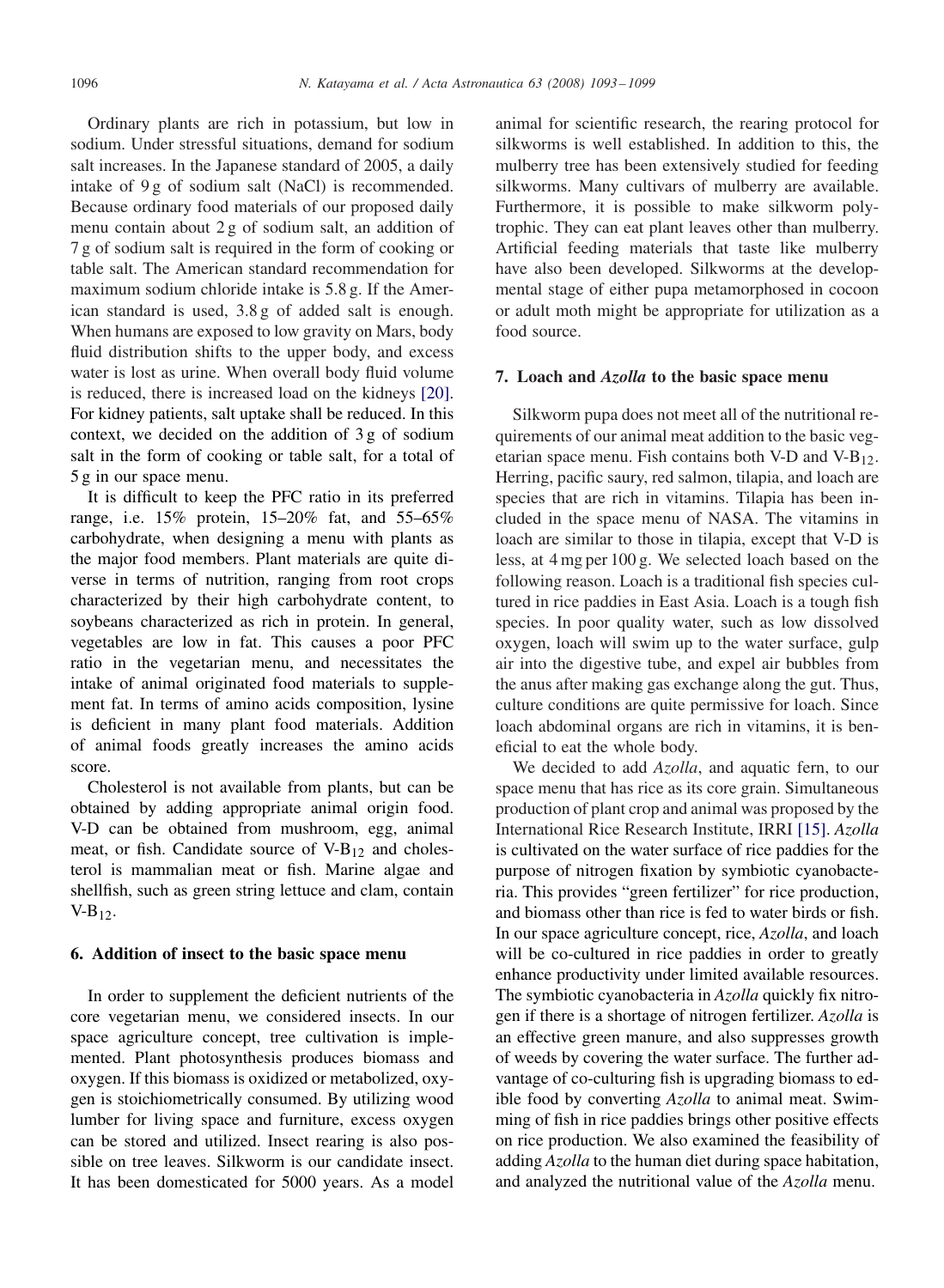Table 1 Nutritional Comparison of Sprouts, Algae, and *Azolla*, composition per 100 g of each food material

| Nutrient                              | Unit/ $100g$ | Azolla         | Soybean sprout | Alfalfa sprout  | Marine macro-alga |          |
|---------------------------------------|--------------|----------------|----------------|-----------------|-------------------|----------|
|                                       |              |                | Glycine max    | Medicago sativa | Porphyra sp.      | Ulva sp. |
| Energy                                | kJ           | 29             | 155            | 50              | 23                | 22       |
| Protein                               | g            | 1.1            | 3.7            | 1.6             | 1.3               | 0.9      |
| Potassium                             | mg           | 92.8           | 160            | 43              | 167               | 131      |
| Calcium                               | mg           | 34.6           | 23             | 14              | 3.2               | 20.0     |
| Magnesium                             | mg           | 23.7           | 23             | 13              | 12.6              | 131      |
| Phosphor                              | mg           | 22.5           | 51             | 37              | 19.7              | 6.54     |
| Iron                                  | mg           | 0.98           | 0.5            | 0.5             | 1.8               | 0.21     |
| Zinc                                  | mg           | $\overline{0}$ | 0.4            | 0.4             | 0.1               | 0.049    |
| Copper                                | mg           | 0.04           | 0.12           | 0.09            | 0.01              | 0.03     |
| Manganese                             | mg           | 0.98           | 0.3            | 0.1             | 0.06              | 0.69     |
| Retinol/ $\beta$ -Carotene equivalent | mg           | 0.102          | 0.0            | 0.056           | 28.0              | 2.7      |
| Vitamin C                             | mg           | $\overline{4}$ | 5              | 5               | 0.11              | 0.41     |
| Dietary fiber                         | g            | 1.6            | 2.3            | 1.4             | 1.4               | 1.2      |

## **8. Chemical composition of** *Azolla* **and its cooking methods**

Chemical analysis of *Azolla filiculoides*, cultivated on the IRRI medium, indicated 29 kJ, 1.1 g protein, 0.1 g lipid, 0.4 g sugar, 1.6 g dietary fiber, 35.3 mg Na, 22.5 g P, 0.98 mg Fe, 34.6 mg Ca, 92.8 mg K, 23.7 mg Mg, 0.04 mg Cu, trace Zn, 0.98 mg Mn, 0.103 mg V-A, and 4 mg V-C per 100 g of plant body. Nutritional value of *Azolla* is similar to that of alfalfa sprouts, or typical marine macro-algae, as shown in Table 1.

One important factor when designing a menu is whether visual presentation and quantity are acceptable as a meal for ordinary people. It is true that including large quantities of *Azolla* in a human diet requires certain treatment. *Azolla* were cut to leaves and roots. *Azolla* roots taste similar to Alfalfa sprouts, and the leaves resemble moss. However, the smell of *Azolla* might cause a problem of acceptance as food material. However, boiling *Azolla* reduces its smell to an acceptable level. Boiling is also important for storage of *Azolla*. *Azolla* contains 96.4% water, and its taste is crisp. Roots of *Azolla* can be cooked in many different ways, for example fried, sautéd, and baked or added to soup and salad. Leaves of *Azolla* are green or red in color. Red-colored *Azolla* leaves contain anthocyanins, which are known to show anti-oxidative function. This is good for healthy life in space.

## **9. Model menu and its nutrition**

Nutritional evaluation of the three menus is shown in [Table 2.](#page-5-0) Vitamin D,  $B_{12}$  and cholesterol, for instance, were not available in the basic vegetarian menu. The sufficiency ratio of amino acids was also found to be insufficient, with only 10% of the required lysine per day. Menu of both "insect and loach" and "insect, loach, and *Azolla*," has no shortage of essential amino acids. Fat ratio (plant and fish) is evidently out of the recommended range. Other indices,  $n-6/n-3$  fatty acid ratio, and cholesterol are not far from recommended values.

The PFC ratio is 19.3% protein, 16.4% fatty acid, and 64.3% carbohydrate, for the combination of 300 g rice, 120 g soybean, 200 g sweet potato, 300 g Komatsuna, 50 g insect (represented by grasshopper, of which nutritional value including minor component is known), 120 g loach, 100 g *Azolla*, and 3 g sodium salt. This ratio for fat is slightly lower than the recommendation. The ratios of protein and carbohydrate are within the recommended range. The PFC ratio is greatly improved from the basic vegetarian menu by the addition of insect, loach, and *Azolla*.

Both the "insect and loach", and "insect, loach, and *Azolla*" menus meet human nutritional requirements. To efficiently use biomass energy produced by plants, we decided to use the menu consisting of the basic vegetarian menu plus insect, loach, and *Azolla* for our conceptual design of space agriculture.

## **10. Space agriculture based on the menu with** *Azolla*

We estimated the farming area for our four major plant species will be  $200 \text{ m}^2$  per person, considering that solar light intensity on Mars is about half of that on Earth [1,2]. Annual consumption of the four major crops per person is 110 kg rice, 44 kg soybean, 73 kg sweet potato, and 110 kg Komatsuna, postulating that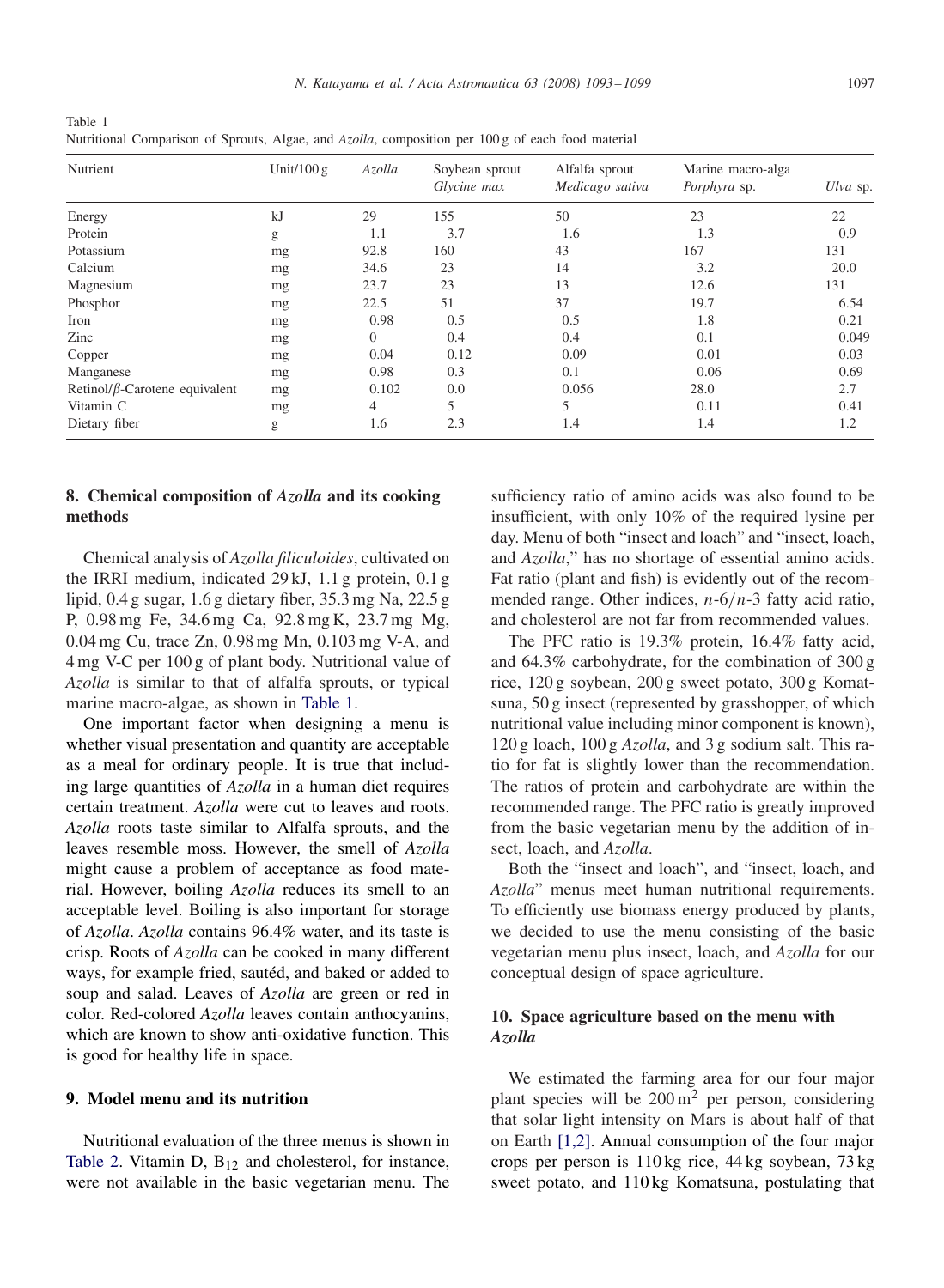<span id="page-5-0"></span>Table 2 Nutritional evaluation of model menu for space habitation

| Nutrient                       | Unit    | Recommendation<br>$(2005)/day$ person | <b>Basic</b><br>vegetarian | Basic menu $+$ insect,<br>loach | Basic menu $+$ insect,<br>loach, Azolla |
|--------------------------------|---------|---------------------------------------|----------------------------|---------------------------------|-----------------------------------------|
| Energy                         | kJ      | 8380                                  | 7777                       | 8426                            | 8455                                    |
| Protein                        | g       | 55.0                                  | 69.7                       | 96.1                            | 97.2                                    |
| Potassium                      | mg      | 1800                                  | 5410                       | 5758                            | 5851                                    |
| Calcium                        | mg      | 800                                   | 905                        | 2242                            | 2277                                    |
| Magnesium                      | mg      | 310                                   | 680                        | 730                             | 754                                     |
| Phosphor                       | mg      | 1000                                  | 1793                       | 2621                            | 2644                                    |
| Iron                           | mg      | 9.0                                   | 27.4                       | 34.1                            | 35.1                                    |
| Zinc                           | mg      | 8.0                                   | 10.24                      | 13.7                            | 13.7                                    |
| Copper                         | mg      | 0.8                                   | 2.5                        | 2.6                             | 2.7                                     |
| Manganese                      | mg      | 4.0                                   | 9.7                        | 10.16                           | 11.14                                   |
| Retinol equivalent             | $\mu$ g | 700                                   | 785                        | 803                             | 803                                     |
| Vitamin D                      | $\mu$ g | 5.0                                   | $\overline{0}$             | 5                               | 5                                       |
| Vitamin E                      | mg      | 9.0                                   | 11.7                       | 12.4                            | 12.4                                    |
| Vitamin K                      | $\mu$ g | 70                                    | 652                        | 653                             | 653                                     |
| Vitamin $B_1$                  | mg      | 1.0                                   | 2.7                        | 2.8                             | 2.8                                     |
| Vitamin B <sub>2</sub>         | mg      | 1.3                                   | 0.93                       | 2.2                             | 2.2                                     |
| Niacin                         | mg      | 12                                    | 26.1                       | 30.9                            | 30.9                                    |
| Vitamin $B_6$                  | mg      | 1.3                                   | 2.9                        | 3.0                             | 3.0                                     |
| Vitamin $B_{12}$               | $\mu$ g | 2.4                                   | $\boldsymbol{0}$           | 10.2                            | 10.2                                    |
| Folic acid                     | $\mu$ g | 240                                   | 785                        | 804                             | 804                                     |
| Pantothenic acid               | mg      | 6.0                                   | 8.78                       | 9.58                            | 9.58                                    |
| Vitamin C                      | mg      | 100                                   | 175                        | 176                             | 180                                     |
| Cholesterol (upper limit)      | mg      | 700                                   | $\boldsymbol{0}$           | 252                             | 252                                     |
| Dietary fiber                  | g       | 21                                    | 39.8                       | 40.1                            | 41.7                                    |
| Sodium salt (upper limit)      | ġ       | 9.0                                   | 5.9                        | 8.50                            | 8.5                                     |
| $n-3$ Fatty acid (lower limit) | g       | 2.4                                   | 2.4                        | 2.5                             | 2.5                                     |
| $n-6$ Fatty acid (upper limit) | g       | 11                                    | 13.1                       | 13.2                            | 13.2                                    |

multiple cropping is possible. Estimation of planting area required for mulberry trees to rear 18 kg of silkworm pupa is  $64 \text{ m}^2$ . Maximum production of loach per unit water surface area is  $10 \text{ kg/m}^2$ , and it takes about 1 year to rear adult loach from the egg stage [\[10\].](#page-6-0) In order to produce 44 kg of loach per year, the minimum area for aquaculture is  $4.4 \,\mathrm{m}^2$ . Since loach will be cultured in rice paddies with *Azolla* on their surface, we can manage all these items within the original farming area. The water surface area will be sufficient for *Azolla* as well.

*Azolla* will be used not only for food material, but also for some other applications. For example, *Azolla* is able to remove heavy metals and antibiotics from waste water. As well, collection of trace elements by *Azolla* may prevent fish diseases caused by lack of those elements.

#### **11. Concluding remarks**

We confirmed that our proposed model diet of basic vegetarian foods with insects, loach and *Azolla* fills the nutritional requirements of humans. Based on this menu, we determined the specific requirements for the component system of space agriculture. Use of the agricultural resource on Mars could be optimized by the combination of crop production with chosen species, sericulture, and raising fish. Space agriculture is designed under the severe constraint of resources, with a materials recycle loop as closed as possible. We could apply this knowledge to the support and development of a sustainable civilization on Earth.

#### **References**

- [1] M. Yamashita, M. Arai, C. Ishiii, Y. Ishikawa, R. Izumi, T. Oshima, H. Oshima, K. Omori, N. Katayama, A. Katayama, S. Kanazawa, T. Kariya, Y. Kawasaki, Y. Kitaya, E. Goto, T. Saito, T. Shimizu, A. Shiraishi, M. Takaoki, H. Takahashi, A. Tani, K. Toki, K. Tomita-Yokotani, A. Nakajima, M. Nagatomo, K. Nitta, H. Hashimoto, M. Hirafuji, Y. Fujii, H. Mizutani, K. Mihara, T. Miyagawa, C. Mukai, S. Mori, S. Yano, N. Yamazaki, H. Yokota, Conceptual study of space agriculture, Space Utilization Research 21 (2005) 323–326.
- [2] M. Yamashita, Y. Ishikawa, M. Nagatomo, T. Oshima, H. Wada, Space Agriculture Task Force Space, Agriculture for manned